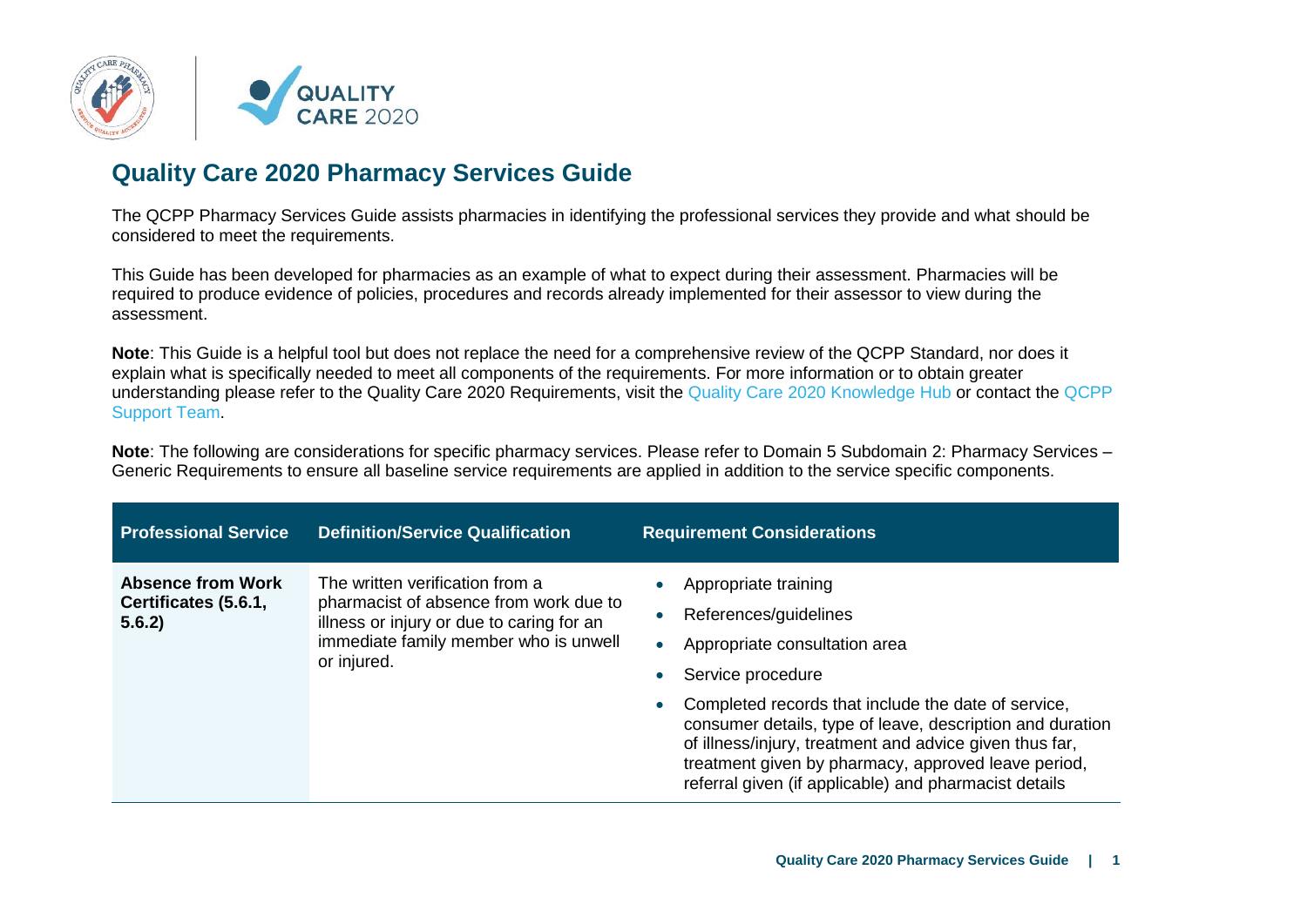



| <b>Clinical Interventions</b><br>$(CI)$ $(5.8.1)$                                                             | A professional activity undertaken by a<br>pharmacist directed towards improving<br>the quality use of medicines and<br>resulting in a recommendation for a<br>change in the patient's medication<br>therapy, means of administration or<br>medication-taking behaviour (e.g.<br>correcting incorrect drug selection, and<br>dosing; improving compliance, treatment<br>and monitoring; delivering education; or<br>assisting with problems of toxicity and<br>adverse effects.)                                                                     | References/resources/guidelines<br>Service procedure<br>System for communication with prescribers and other<br>health professionals<br>Completed records that include the date of service,<br>$\bullet$<br>relevant medicines, consumer details, communication<br>with health professionals, recommendations and<br>outcomes, and pharmacist details                                                                                                                                                                                                                                                                                                                                                                     |
|---------------------------------------------------------------------------------------------------------------|------------------------------------------------------------------------------------------------------------------------------------------------------------------------------------------------------------------------------------------------------------------------------------------------------------------------------------------------------------------------------------------------------------------------------------------------------------------------------------------------------------------------------------------------------|--------------------------------------------------------------------------------------------------------------------------------------------------------------------------------------------------------------------------------------------------------------------------------------------------------------------------------------------------------------------------------------------------------------------------------------------------------------------------------------------------------------------------------------------------------------------------------------------------------------------------------------------------------------------------------------------------------------------------|
| <b>Complex</b><br>Compounding (5.3.1,<br>5.3.2, 5.3.3, 5.3.4,<br>5.3.5, 5.3.6, 5.3.7,<br>5.3.8, 5.3.9, 5.3.10 | The preparation and supply of a single<br>'unit of issue' of a therapeutic product<br>that is intended for supply for a specific<br>patient, and that requires or involves<br>special competencies, equipment,<br>processes and facilities. Products<br>include, sterile, cytotoxic, hormone,<br>micro-dose, single-unit dosage forms,<br>sustained-release and modified-release<br>preparations.<br><b>Note:</b> this service extends further from<br>simple compounding and requires<br>specialised training, pharmacy facilities<br>and processes | Accredited external initial and ongoing training<br>References/resources/guidelines<br>$\bullet$<br>Standard operating procedures, safety data sheets,<br>master extemporaneous formulary<br>Designated fit-for-purpose area for compounding<br>Procedures for cleaning and disinfecting<br>$\bullet$<br>Risk management procedures for staff and patients<br>System for identifying, handling, storing and disposing of<br>raw and compounded materials<br>A system to ensure safety and quality of compounded<br>products<br>A system for packaging, labelling and counselling of<br>$\bullet$<br>compounded products<br>A system for managing product recall<br>Written agreement for third-party supply arrangements |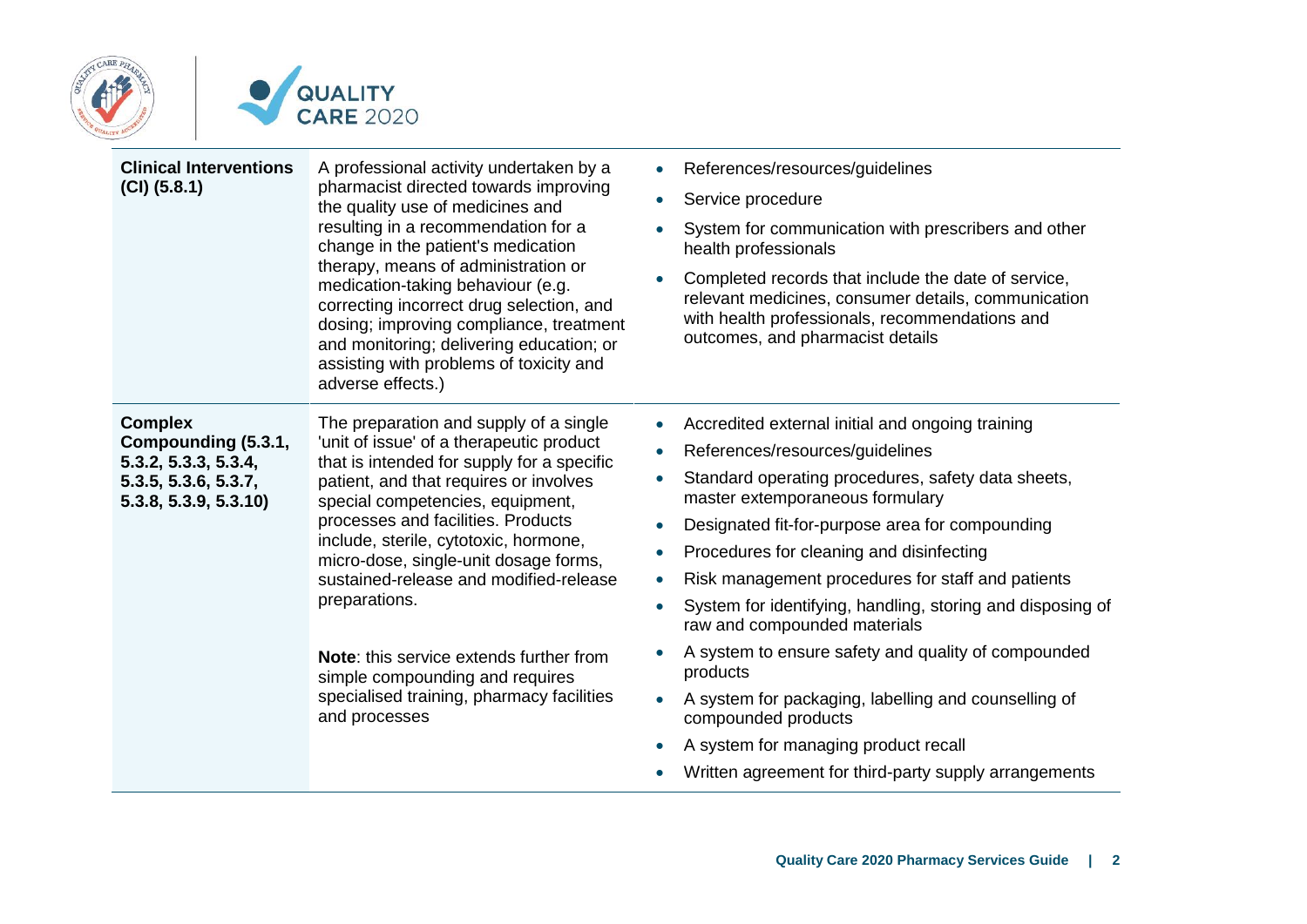



| <b>Delivery Services</b><br>(5.9.8)                               | Delivery of medicines or other goods<br>direct to the consumer by employed<br>pharmacy staff<br>Note: If an item is delivered by a third-<br>party or contractor it is considered an<br>"Indirect supply".<br><b>Note: Delivery Services of medicines</b><br>between the pharmacy and a residential<br>care facility is not considered direct to a<br>consumer.                                                                                                                                          | Appropriate training<br>Consumer details and delivery request<br>$\bullet$<br>Service procedure including storage of goods whilst<br>being transported<br>A full delivery register                                                                                                                                                                                                                                                                                                                                                                                                                                                                       |
|-------------------------------------------------------------------|----------------------------------------------------------------------------------------------------------------------------------------------------------------------------------------------------------------------------------------------------------------------------------------------------------------------------------------------------------------------------------------------------------------------------------------------------------------------------------------------------------|----------------------------------------------------------------------------------------------------------------------------------------------------------------------------------------------------------------------------------------------------------------------------------------------------------------------------------------------------------------------------------------------------------------------------------------------------------------------------------------------------------------------------------------------------------------------------------------------------------------------------------------------------------|
| <b>Disease State</b><br><b>Management (DSM)</b><br>(5.6.3, 5.6.4) | A service that supports consumers who<br>have been diagnosed with a chronic<br>health condition that entails monitoring<br>and ongoing management.<br>Note: This is not ad hoc testing. To<br>qualify for this service the pharmacy<br>must provide ongoing management of a<br>disease state e.g. diabetes management<br>services (blood glucose monitoring, diet<br>and exercise, medication management<br>cardiovascular health, general<br>education, and referral to other health<br>professionals). | Appropriate training<br>$\bullet$<br>References/resources/guidelines<br>$\bullet$<br>TGA/ARTG approved medical devices (if applicable)<br>Personal protective equipment and safe disposal of<br>sharps (if applicable)<br>Adequate IT software to conduct service (if applicable)<br>$\bullet$<br>Calibration and/or maintenance of equipment (if<br>applicable)<br>Appropriate consultation area<br>Service procedure<br>Consumer consent<br>Completed and maintained records including date of<br>service, consumer details, service description, results of<br>clinical tests, summary of key points discussed and<br>planned follow up (if required) |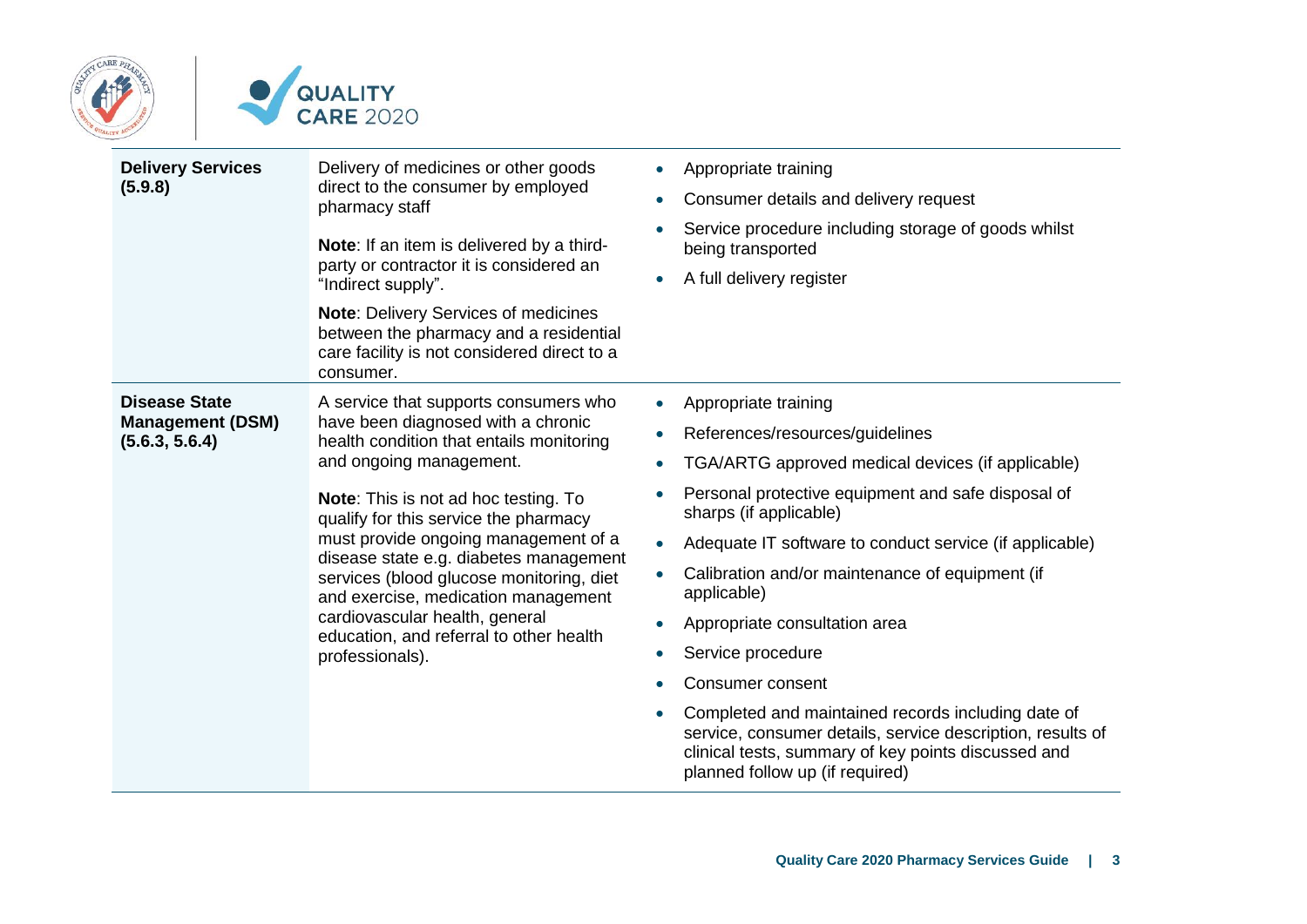

| <b>Dose Administration</b><br>Dose Administration Aid services<br>Aids (DAA) (5.5.1,<br>include packing of medication packs and<br>sachets for consumers in residential<br>5.5.2, 5.5.3, 5.5.4,<br>5.5.6, 5.5.7<br>care or the community setting.                                                                                                                                                                                                                                                                                         | Appropriate training<br>$\bullet$<br>References/resources/guidelines<br>$\bullet$<br>Adequate equipment which is maintained and calibrated<br>$\bullet$<br>Dedicated, private and clean area<br>$\bullet$<br>Access to hand hygiene and personal protective |                                                                                                                                                                                                                                                                                                          |
|-------------------------------------------------------------------------------------------------------------------------------------------------------------------------------------------------------------------------------------------------------------------------------------------------------------------------------------------------------------------------------------------------------------------------------------------------------------------------------------------------------------------------------------------|-------------------------------------------------------------------------------------------------------------------------------------------------------------------------------------------------------------------------------------------------------------|----------------------------------------------------------------------------------------------------------------------------------------------------------------------------------------------------------------------------------------------------------------------------------------------------------|
|                                                                                                                                                                                                                                                                                                                                                                                                                                                                                                                                           |                                                                                                                                                                                                                                                             | equipment procedures and facilities<br>System and record for DAA activities including: Current<br>$\bullet$<br>medicines, doses and items not supplied in the DAA,<br>changes to medication, communication with prescribers,<br>any packing errors, and classification of patient<br>residential setting |
|                                                                                                                                                                                                                                                                                                                                                                                                                                                                                                                                           |                                                                                                                                                                                                                                                             | Service procedure                                                                                                                                                                                                                                                                                        |
|                                                                                                                                                                                                                                                                                                                                                                                                                                                                                                                                           |                                                                                                                                                                                                                                                             | List of items not to be packed                                                                                                                                                                                                                                                                           |
|                                                                                                                                                                                                                                                                                                                                                                                                                                                                                                                                           |                                                                                                                                                                                                                                                             | Log of DAA's packed and endorsed by supplying<br>pharmacist                                                                                                                                                                                                                                              |
| <b>Health Promotion</b><br>A process/activity where the pharmacy<br>(5.8.2)<br>actively engages consumers and the<br>community to promote health and<br>wellbeing at a group or population level<br>(e.g. diabetes awareness, heart health,<br>asthma management, smoking<br>cessation.)<br><b>Note:</b> To qualify for this service the<br>pharmacy must create a comprehensive<br>activity that may have screening and<br>testing, consultation, education,<br>promotional material, and measurable<br>outcomes. All services should be |                                                                                                                                                                                                                                                             | Appropriate training<br>$\bullet$                                                                                                                                                                                                                                                                        |
|                                                                                                                                                                                                                                                                                                                                                                                                                                                                                                                                           |                                                                                                                                                                                                                                                             | References/guidelines<br>$\bullet$                                                                                                                                                                                                                                                                       |
|                                                                                                                                                                                                                                                                                                                                                                                                                                                                                                                                           |                                                                                                                                                                                                                                                             | System and record for communication with prescribers<br>and other health professionals/facilities                                                                                                                                                                                                        |
|                                                                                                                                                                                                                                                                                                                                                                                                                                                                                                                                           | Service procedure<br>$\bullet$                                                                                                                                                                                                                              |                                                                                                                                                                                                                                                                                                          |
|                                                                                                                                                                                                                                                                                                                                                                                                                                                                                                                                           |                                                                                                                                                                                                                                                             | Completed records including activities undertaken, date<br>of promotion, target audience, outcomes, feedback<br>received, review of service and quality improvement                                                                                                                                      |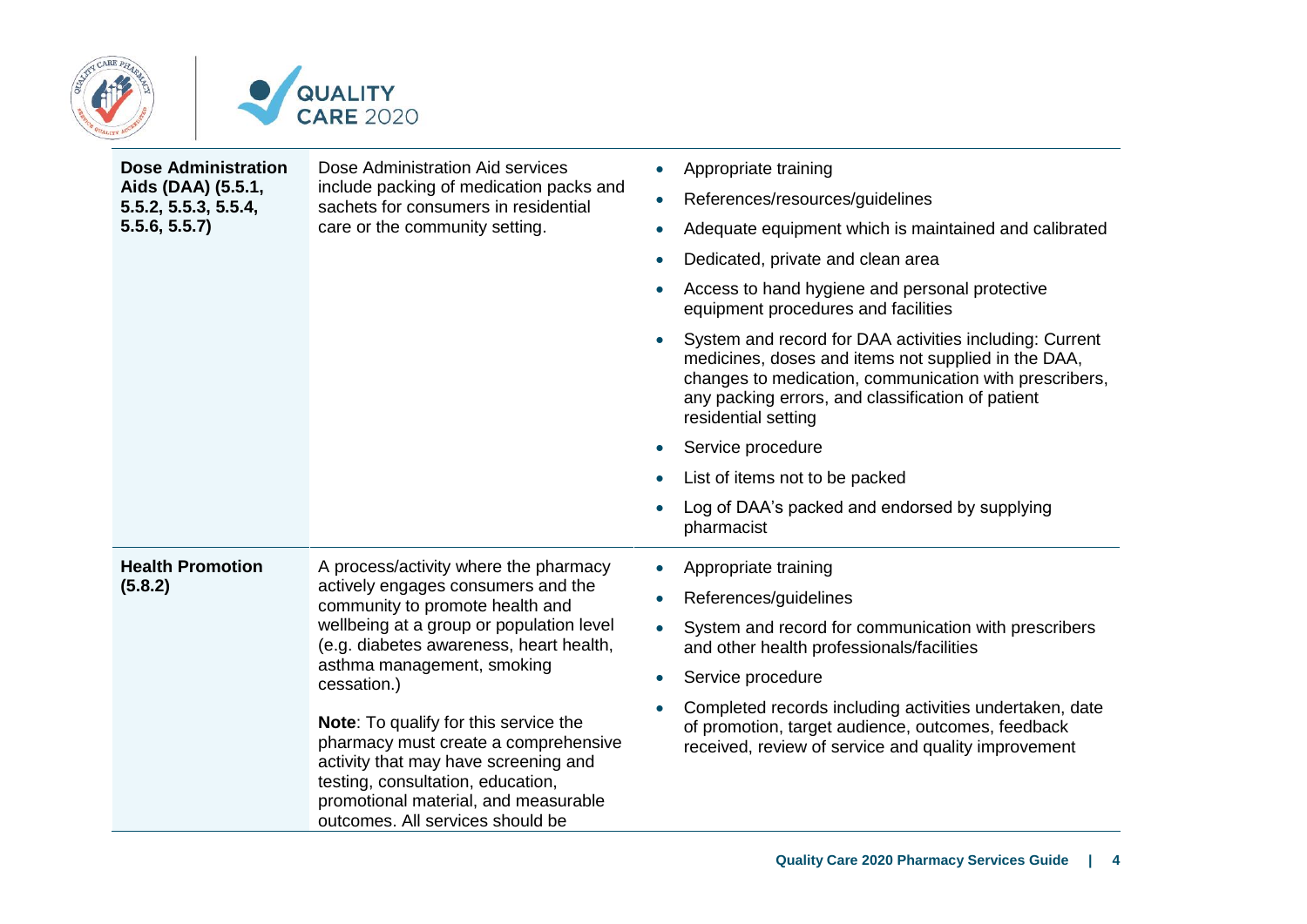



|                                                 | reviewed for success and improved in<br>the future.                                                                                               |                                                                                                                                                           |
|-------------------------------------------------|---------------------------------------------------------------------------------------------------------------------------------------------------|-----------------------------------------------------------------------------------------------------------------------------------------------------------|
| Indirect Supply (5.9.1,<br>5.9.2, 5.9.3, 5.9.4, | The supply of dispensed or over-the<br>counter medicines direct to a consumer<br>via a delivery service that is run by a<br>contractor.           | A procedure that includes the different modes of<br>ordering and delivery by third party                                                                  |
| 5.9.5, 5.9.6, 5.9.7)                            |                                                                                                                                                   | Lists of medicines not suitable and prohibited for<br>$\bullet$<br>delivery by a third party                                                              |
|                                                 | Note: If an item is delivered by a                                                                                                                | An explanation of how items are packaged for supply<br>$\bullet$                                                                                          |
|                                                 | member of the pharmacy's staff it is<br>considered a "Delivery Service" not an<br>"Indirect supply".                                              | A copy of an agreement for services via internet with<br>$\bullet$<br>consideration of data protection                                                    |
|                                                 | <b>Note: Delivery Services of medicines</b><br>between the pharmacy and a residential<br>care facility is not considered direct to a<br>consumer. | Completed records including application forms,<br>$\bullet$<br>consumer details, medication record and full delivery log                                  |
|                                                 |                                                                                                                                                   | Tracking and delivery confirmation process<br>$\bullet$                                                                                                   |
| <b>In-pharmacy Medicine</b>                     | An in-pharmacy review of a consumer's<br>medicines which focuses on education<br>and self-management (e.g. MedsCheck                              | References/resources/guidelines<br>$\bullet$                                                                                                              |
| Review (5.4.5, 5.4.6)                           |                                                                                                                                                   | TGA/ARTG approved medical devices (if applicable)<br>$\bullet$                                                                                            |
|                                                 | and Diabetes MedsCheck.)                                                                                                                          | Adequate IT software to conduct service (if applicable)<br>$\bullet$                                                                                      |
|                                                 |                                                                                                                                                   | System and record for communication with prescribers<br>and other health professionals                                                                    |
|                                                 |                                                                                                                                                   | Appropriate consultation area<br>$\bullet$                                                                                                                |
|                                                 |                                                                                                                                                   | Service procedure                                                                                                                                         |
|                                                 |                                                                                                                                                   | Consumer consent                                                                                                                                          |
|                                                 |                                                                                                                                                   | Completed and maintained reports that include the date<br>$\bullet$<br>of service, consumer details, medication profile,<br>outcomes, and recommendations |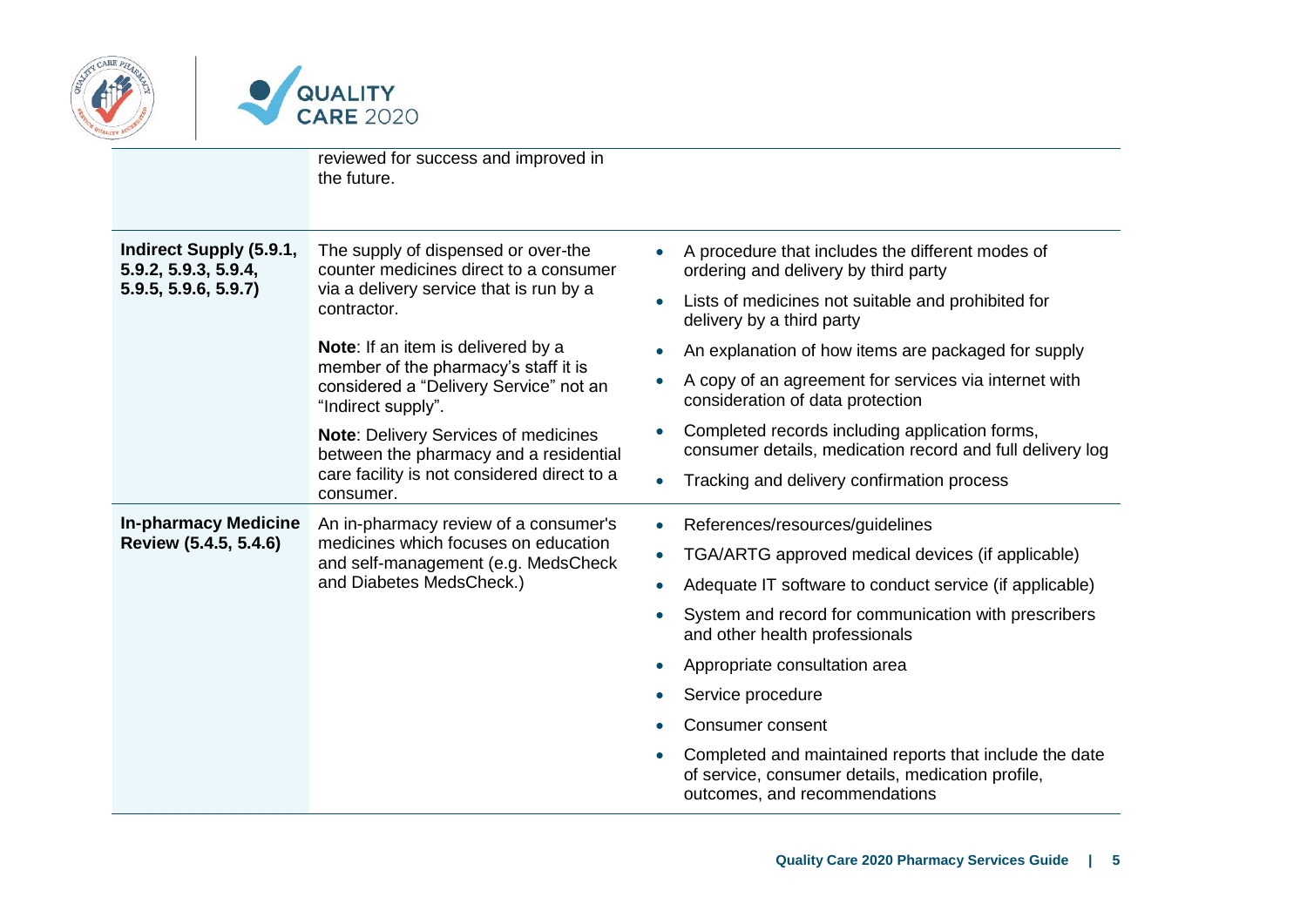

| <b>Medication</b><br><b>Management Review</b>                              | A medicines review conducted by an<br>accredited pharmacist in the consumer's<br>(MMR) (5.4.1, 5.4.2,<br>home (HMR) or residential care facility<br>5.4.3, 5.4.4)<br>(RMMR), usually initiated by referral<br>from a medical practitioner. | Accredited external training<br>$\bullet$                                                                                                       |
|----------------------------------------------------------------------------|--------------------------------------------------------------------------------------------------------------------------------------------------------------------------------------------------------------------------------------------|-------------------------------------------------------------------------------------------------------------------------------------------------|
|                                                                            |                                                                                                                                                                                                                                            | References/resources/guidelines<br>$\bullet$                                                                                                    |
|                                                                            |                                                                                                                                                                                                                                            | List of tasks completed by community pharmacy and by<br>$\bullet$<br>accredited pharmacist, if conducted by a contracted<br><b>HMR</b> provider |
|                                                                            | <b>HMR: Home Medicine Review</b>                                                                                                                                                                                                           | Service procedure<br>$\bullet$                                                                                                                  |
|                                                                            | <b>RMMR: Residential Medication</b><br><b>Management Review</b>                                                                                                                                                                            | Completed and maintained records including                                                                                                      |
|                                                                            |                                                                                                                                                                                                                                            | Copy of final report and any associated paperwork<br>$\bullet$                                                                                  |
| <b>Medicines Adherence</b><br>(5.4.7)                                      | A program that encourages consumers<br>to take prescribed medicines<br>consistently and according to the<br>regimen intended.                                                                                                              | References/resources/guidelines<br>$\bullet$                                                                                                    |
|                                                                            |                                                                                                                                                                                                                                            | Maintenance of systems that conduct medicine<br>$\bullet$<br>adherence e.g. GuildCare, GuildCare NG, MedAdvisor<br>PlusOne or similar.          |
|                                                                            | <b>Note:</b> This is not a DAA but a service<br>that identifies medication adherence                                                                                                                                                       | Service procedure including identification of potential<br>$\bullet$<br>consumers                                                               |
|                                                                            | issues and assists consumers to<br>improve compliance. An outcome of the<br>service could be commencement of a<br>DAA.                                                                                                                     | Consumer consent<br>$\bullet$                                                                                                                   |
|                                                                            |                                                                                                                                                                                                                                            | Completed and maintained records<br>$\bullet$                                                                                                   |
| <b>Needle and Syringe</b><br>Program (5.7.1, 5.7.2,<br>5.7.3, 5.7.4, 5.7.5 | Provides sterile injecting equipment and<br>education to prevent blood-borne<br>disease for injecting drug users.                                                                                                                          | Appropriate training<br>$\bullet$                                                                                                               |
|                                                                            |                                                                                                                                                                                                                                            | References/resources/guidelines<br>$\bullet$                                                                                                    |
|                                                                            |                                                                                                                                                                                                                                            | Procedure for infection control                                                                                                                 |
|                                                                            |                                                                                                                                                                                                                                            | Availability of sharps containers for consumers                                                                                                 |
|                                                                            |                                                                                                                                                                                                                                            | List of appropriate health professionals and<br>organisations that consumers can be referred to                                                 |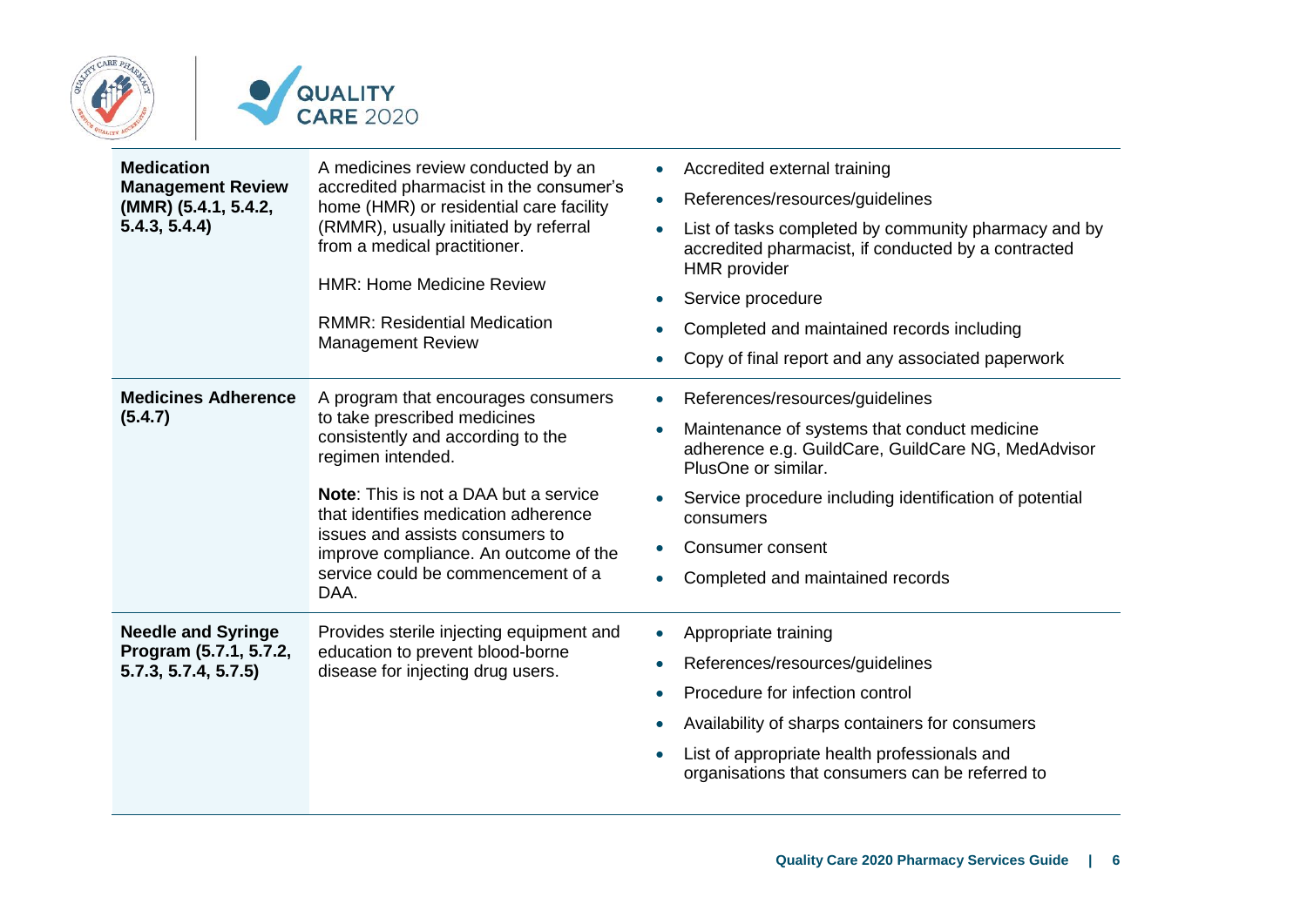

|                                                                                          |                                                                                                                                                             | Safe disposal of sharps (container located in an area not<br>$\bullet$<br>easily accessed by unsupervised children)<br>Service procedure<br>System for recording and reporting needle stick injuries<br>$\bullet$                                                                                                                                                                                                                                                                                                                                                                                                                                                                                                               |
|------------------------------------------------------------------------------------------|-------------------------------------------------------------------------------------------------------------------------------------------------------------|---------------------------------------------------------------------------------------------------------------------------------------------------------------------------------------------------------------------------------------------------------------------------------------------------------------------------------------------------------------------------------------------------------------------------------------------------------------------------------------------------------------------------------------------------------------------------------------------------------------------------------------------------------------------------------------------------------------------------------|
| <b>Opioid Substitution</b><br>Program (5.7.6, 5.7.7,<br>5.7.8, 5.7.9, 5.7.10,<br>5.7.11) | A harm minimisation treatment program<br>for opioid dependence offered by the<br>pharmacy, usually in conjunction with a<br>state/territory health program. | Appropriate training<br>$\bullet$<br>References/resources/guidelines<br>$\bullet$<br>List of appropriate health professionals and<br>$\bullet$<br>organisations that can be referred to<br>Adequate equipment which is maintained and calibrated<br>Appropriate dosing materials and facilities<br>$\bullet$<br>A sufficiently sized drug safe<br>Discreet and professional dosing area<br>Service procedure (dosing within the pharmacy and take<br>$\bullet$<br>away supplies)<br>System and record for communication with prescribers<br>and other health professionals/facilities<br>Completed records including patient photograph, signed<br>agreement, prescriber details, prescriber communication<br>and supply record |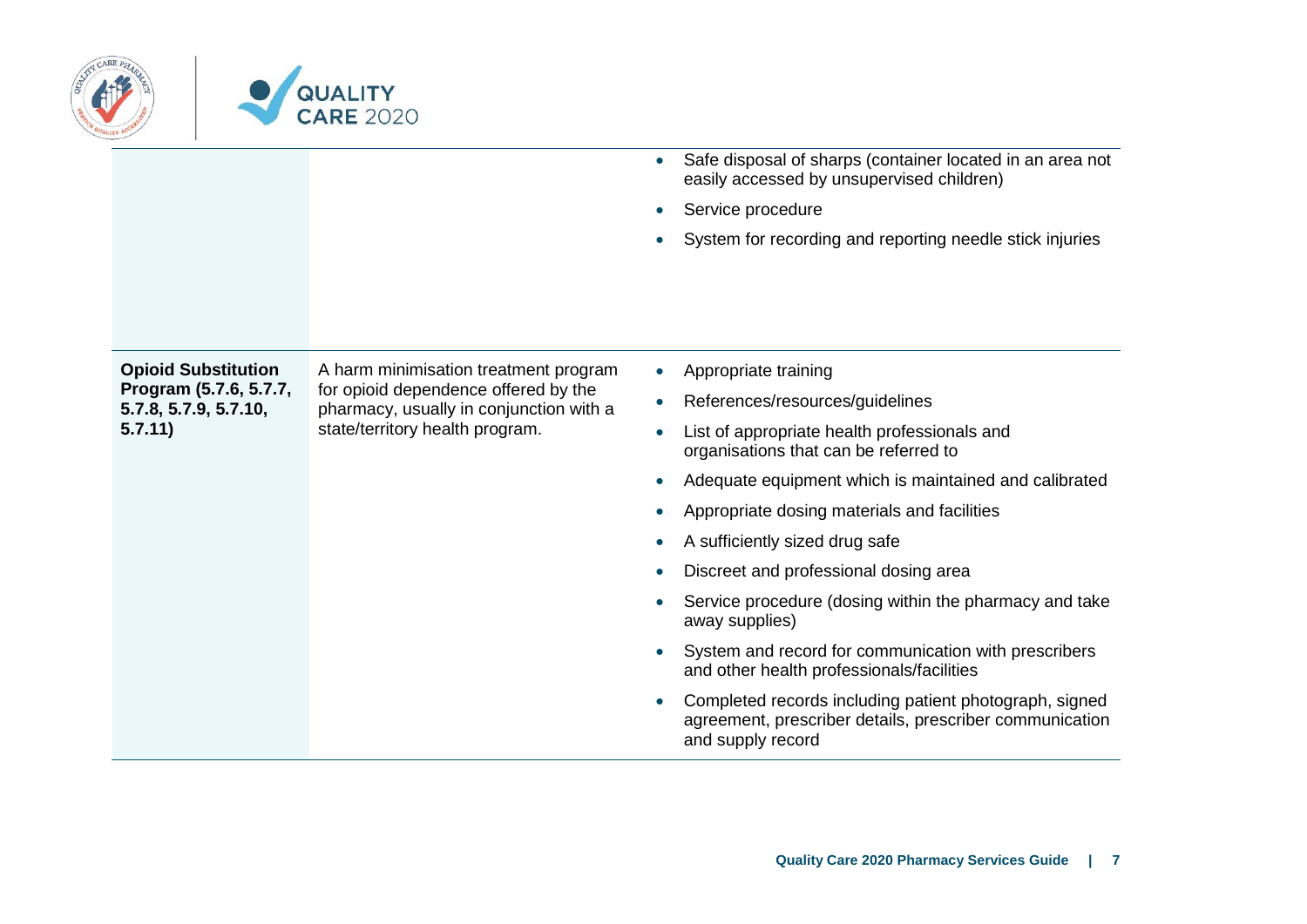



| <b>Screening and Risk</b><br>Assessment (5.6.5,<br>5.6.6, 5.6.7                      | The undergoing of tests or questions to<br>identify patients who may be of risk or<br>have a health condition which requires<br>further investigation<br><b>Note:</b> This is not only ad hoc testing. To<br>qualify for this service the pharmacy<br>must have a wholistic approach with<br>records of testing results and patient<br>outcomes. | Appropriate training<br>References/resources/guidelines<br>$\bullet$<br>TGA/ARTG approved medical devices (if applicable)<br>Personal protective equipment and safe disposal of<br>sharps (if applicable)<br>Procedure for infection control<br>Adequate IT software to conduct service (if applicable)<br>Calibration and/or maintenance of equipment (if<br>applicable)<br>Appropriate consultation area<br>System and record for communication with prescribers<br>and other health professionals/facilities<br>Service procedure<br>Consumer consent<br>Completed and maintained records including date of<br>service, consumer details, service description, results of<br>clinical tests, summary of key points discussed and<br>planned follow up (if required) |
|--------------------------------------------------------------------------------------|--------------------------------------------------------------------------------------------------------------------------------------------------------------------------------------------------------------------------------------------------------------------------------------------------------------------------------------------------|------------------------------------------------------------------------------------------------------------------------------------------------------------------------------------------------------------------------------------------------------------------------------------------------------------------------------------------------------------------------------------------------------------------------------------------------------------------------------------------------------------------------------------------------------------------------------------------------------------------------------------------------------------------------------------------------------------------------------------------------------------------------|
| <b>Services to</b><br><b>Residential Care</b><br>Facilities (5.8.3, 5.8.4,<br>5.8.5) | Services provided to residential care<br>facility staff and residents aimed at<br>ensuring quality use of medicines (e.g.<br>supply of medicines, membership on the<br>facilities medication advisory committee,<br>audits of medication usage etc.)                                                                                             | Appropriate training<br>$\bullet$<br>References/resources/guidelines<br>$\bullet$<br>Procedures for services conducted<br>$\bullet$<br>Records of each resident<br>$\bullet$<br>System for recording and reporting medication related<br>incidents                                                                                                                                                                                                                                                                                                                                                                                                                                                                                                                     |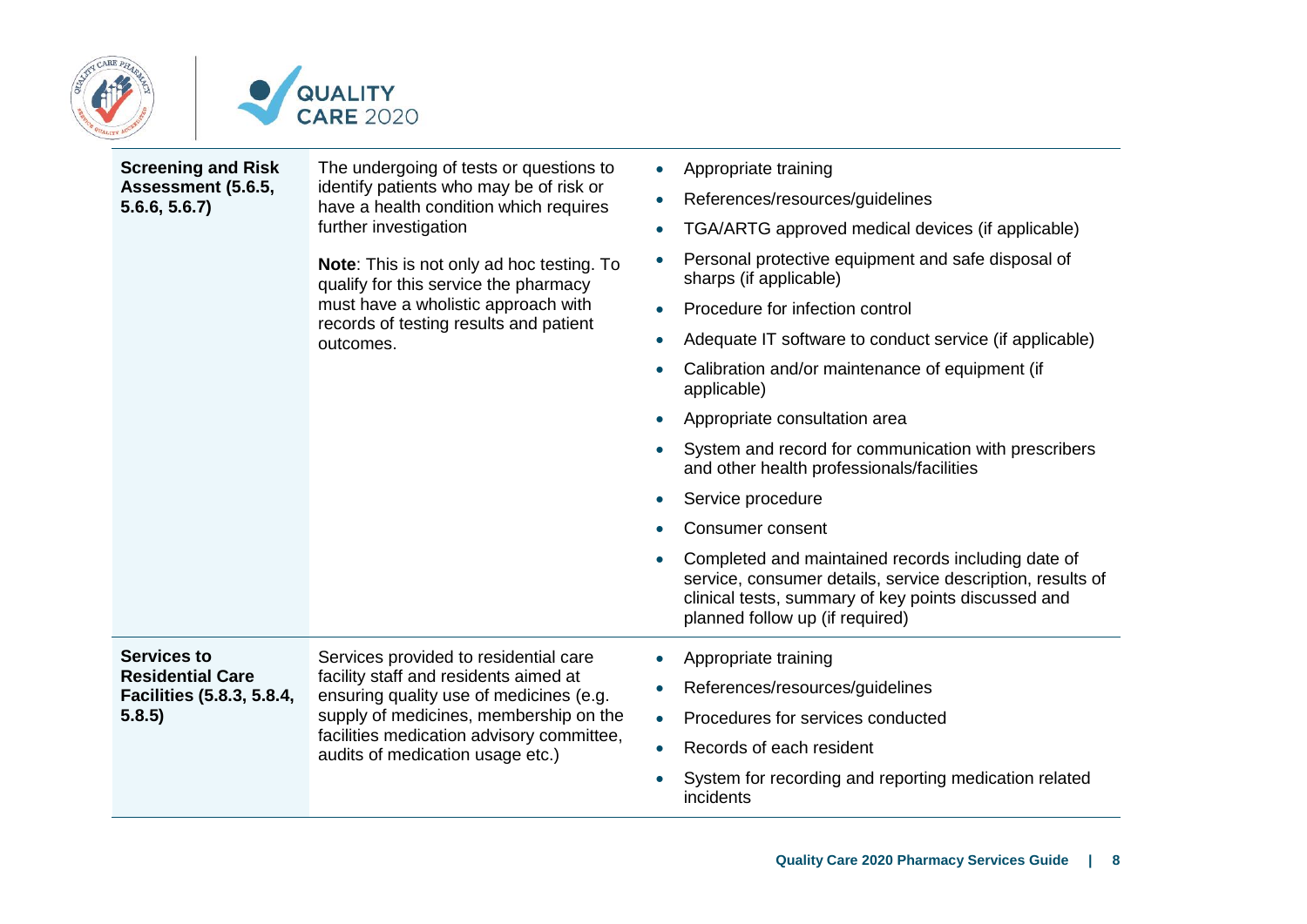

|                                                                                                              |                                                                                                                                                                                                                                                     | A contract between the pharmacy and residential care<br>facility                                                                                                                                                                                                                                                                                                                                                                                                                                                                   |
|--------------------------------------------------------------------------------------------------------------|-----------------------------------------------------------------------------------------------------------------------------------------------------------------------------------------------------------------------------------------------------|------------------------------------------------------------------------------------------------------------------------------------------------------------------------------------------------------------------------------------------------------------------------------------------------------------------------------------------------------------------------------------------------------------------------------------------------------------------------------------------------------------------------------------|
| <b>Staged Supply</b><br>(5.7.12, 5.7.13)                                                                     | A clinically-indicated, structured<br>pharmacist service involving the supply<br>of medicine to a consumer in periodic<br>instalments as requested by the<br>prescriber or carer.<br>Commonly a monitored and recorded<br>daily supply of medicine. | Appropriate training<br>$\bullet$<br>References/resources/guidelines<br>$\bullet$<br>Appropriate dosing materials and facilities<br>$\bullet$<br>Discreet and professional dosing area<br>$\bullet$<br>Service procedure (in-pharmacy and take away dosing)<br>$\bullet$<br>System and record for communication with prescribers<br>$\bullet$<br>and other health professionals/facilities<br>Completed records including consumer details,<br>$\bullet$<br>prescriber details, prescriber communication and supply<br>record      |
| <b>Vaccination Services</b><br>in the Pharmacy<br>(5.8.6, 5.8.7, 5.8.8,<br>5.8.9, 5.8.10, 5.8.11,<br>5.8.12) | Pharmacists providing immunisation<br>services within the pharmacy.                                                                                                                                                                                 | Accredited external training<br>$\bullet$<br>References/resources/guidelines<br>$\bullet$<br>Emergency protocols and training<br>$\bullet$<br>Personal protective equipment and safe disposal of<br>$\bullet$<br>sharps<br>Infection control procedures<br>$\bullet$<br>Access to hand hygiene procedure and facilities<br>0<br>Appropriate vaccination and observation area<br>$\bullet$<br>System and record for communication with prescribers<br>$\bullet$<br>and other health professionals<br>Service procedure<br>$\bullet$ |